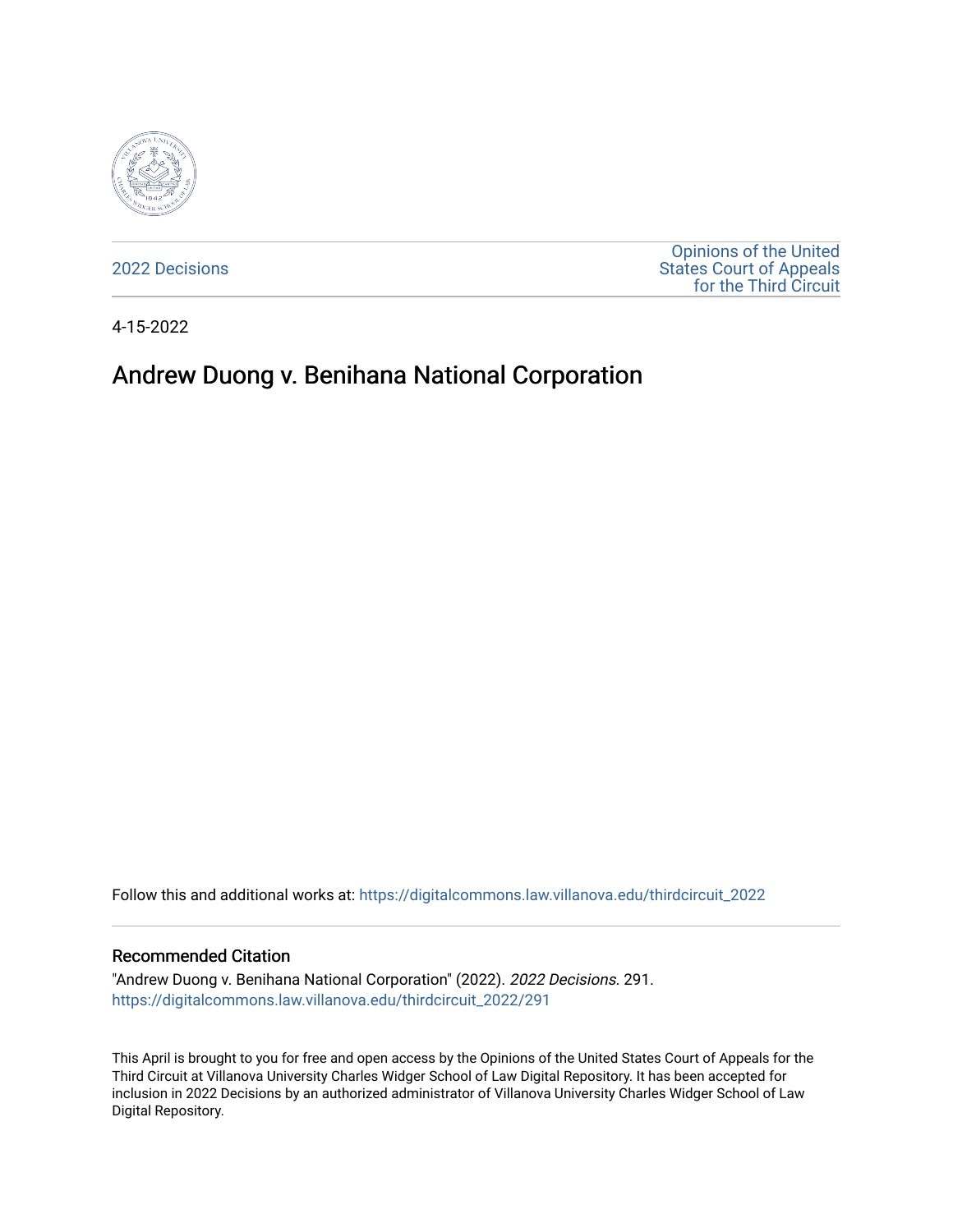# **NOT PRECEDENTIAL**

UNITED STATES COURT OF APPEALS FOR THE THIRD CIRCUIT

\_\_\_\_\_\_\_\_\_\_\_\_\_

No. 21-1088 \_\_\_\_\_\_\_\_\_\_\_\_\_

ANDREW DUONG, Appellant

v.

BENIHANA NATIONAL CORPORATION; JOHN DOE(S)

\_\_\_\_\_\_\_\_\_\_

On Appeal from the United States District Court For the District of New Jersey (D.C. No. 1-18-cv-15590) District Judge: Honorable Noel L. Hillman \_\_\_\_\_\_\_\_\_\_\_\_\_\_\_

Submitted Under Third Circuit L.A.R. 34.1(a) April 14, 2022

Before: AMBRO, JORDAN, and SCIRICA, *Circuit Judges*

(Filed: April 15, 2022) \_\_\_\_\_\_\_\_\_\_\_\_\_\_\_

OPINION \_\_\_\_\_\_\_\_\_\_\_\_\_\_\_

This disposition is not an opinion of the full court and, pursuant to I.O.P. 5.7, does not constitute binding precedent.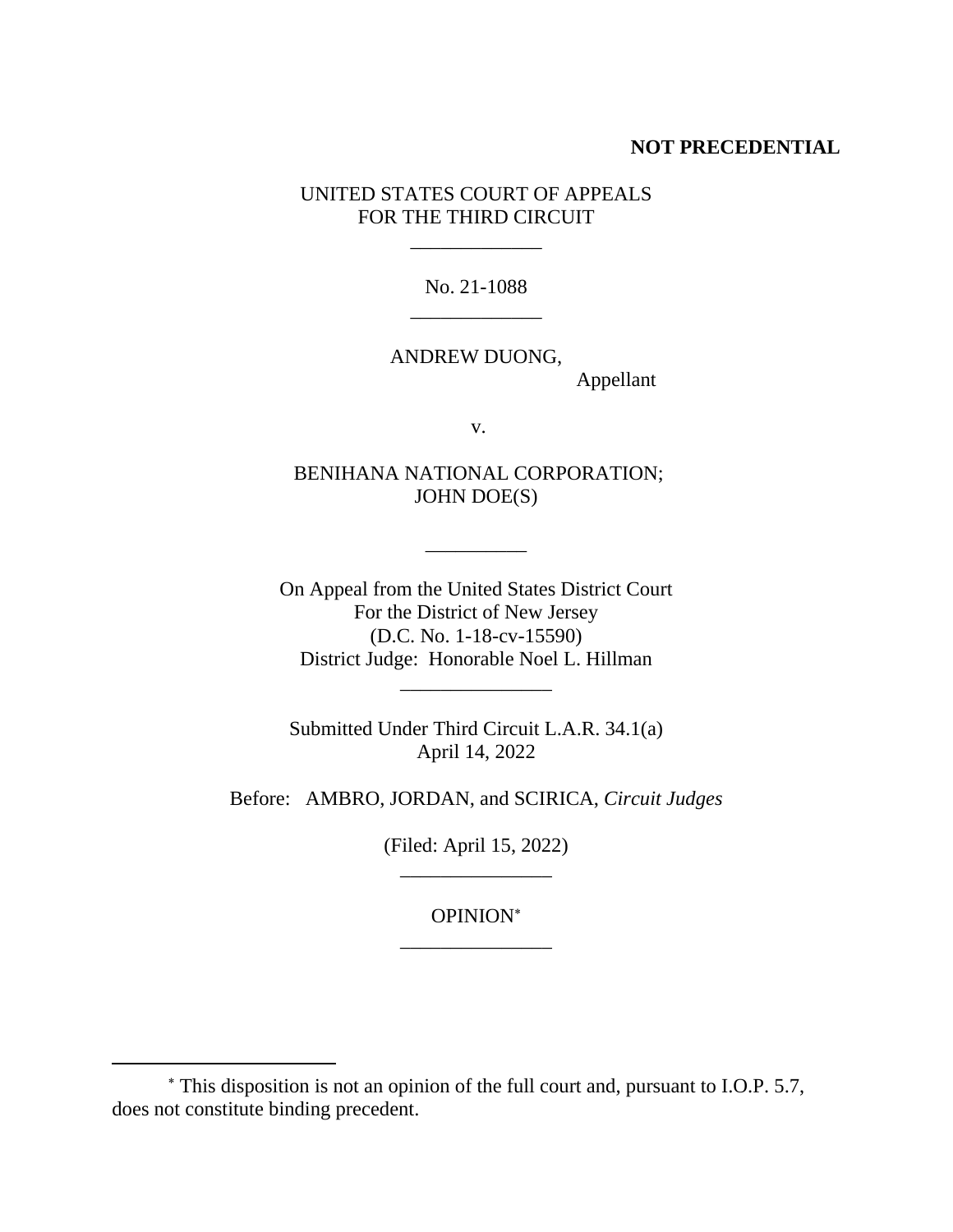#### JORDAN, *Circuit Judge*.

Andrew Duong, a former chef at the teppanyaki restaurant chain known as Benihana, was terminated after he and another employee got into a fight at work. He sued Benihana for wrongful termination, claiming that the true reason he was fired was the series of complaints he had been making about uncleanliness and sexual harassment in the workplace. Benihana moved for summary judgment, which the District Court granted. For the following reasons, we will affirm.

## **I. BACKGROUND**<sup>1</sup>

Duong worked as a chef at a Benihana restaurant in Cherry Hill, New Jersey. Beginning around January 2018, he made several complaints to his supervisors about the restaurant's lack of cleanliness and poor sanitation practices. In March 2018, Benihana hired a new server, Michael Stewart. In his first few months, Stewart sexually harassed and made inappropriate physical contact with other employees, including a server named Marcia Escobar, who was Duong's girlfriend. Duong made additional complaints to his supervisors about Stewart's conduct.

On May 2, 2018, Stewart again sexually harassed Escobar. Duong did not witness the incident, but he learned about it minutes later. He then confronted Stewart and told him to stop touching staff members. The confrontation escalated when Stewart began yelling profanities at Duong and asking him if he wanted to fight. Stewart then

<sup>&</sup>lt;sup>1</sup> The following background information is told in the light most favorable to Duong. *Knopick v. Connelly*, 639 F.3d 600, 606 (3d Cir. 2011).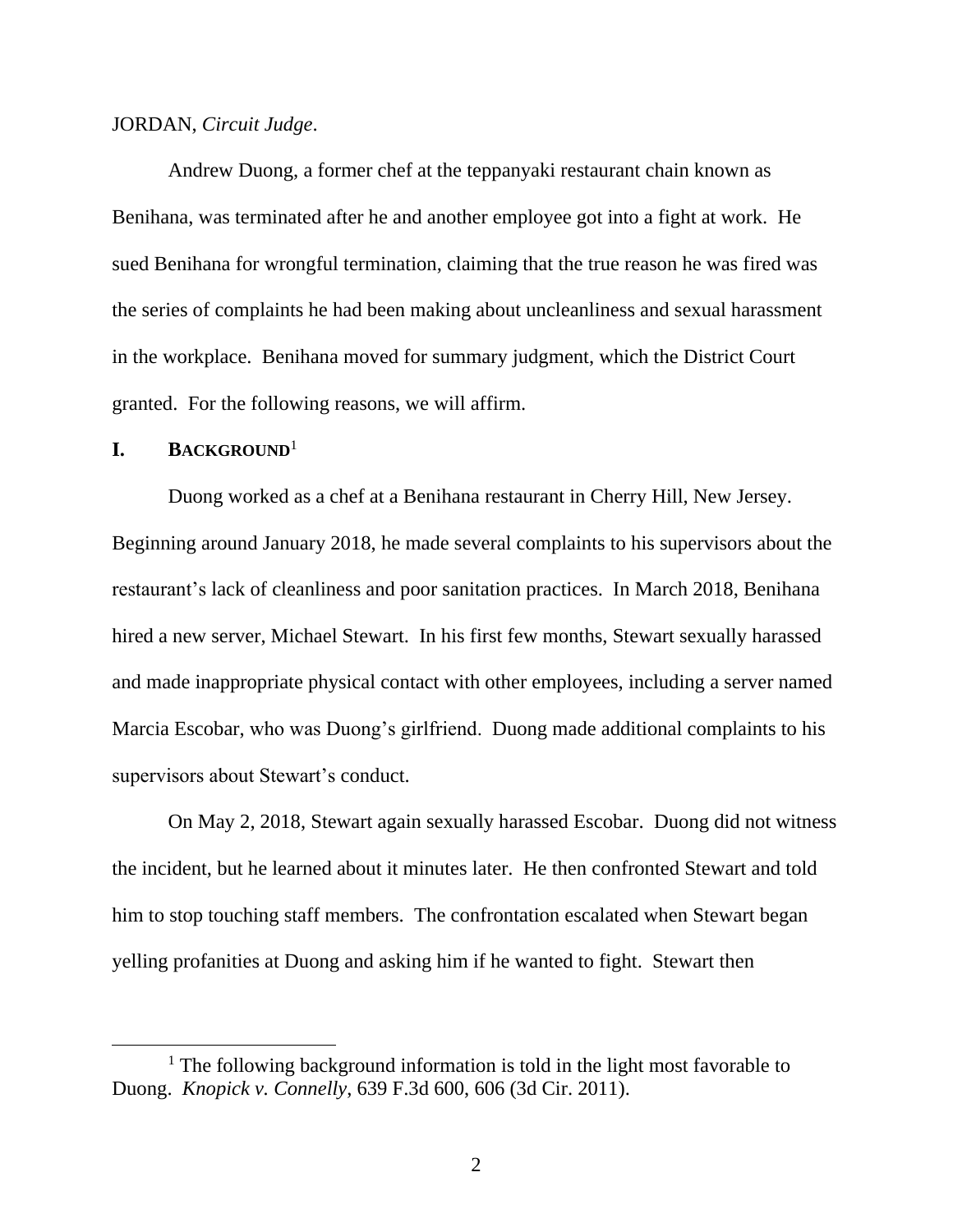physically attacked Duong, who responded by putting up his hands, shoving Stewart back, and grabbing Stewart's wrists. After approximately one minute, other employees broke up the fight.

The sexual harassment and the subsequent fight were recorded on Benihana's surveillance cameras. The following day, Susan Crowley, the restaurant's general manager, and Loukas Kotsadam, Duong's immediate supervisor, viewed the footage. According to Crowley, the video showed that Duong and Stewart had "pushed and slapped each other" and that Duong had acted "extremely aggressive[ly]" during the altercation. (App. at 367-68.) Both Crowley and Kotsadam believed that Duong had been the initial aggressor. After viewing the footage and collecting statements from the individuals involved, Crowley fired both Duong and Stewart. Duong was terminated for workplace violence, while Stewart was terminated for both workplace violence and sexual harassment.

Regarding the surveillance footage, Crowley emailed her regional manager, Chun Chang, to ask how long the footage would be preserved. She informed him that the police had been called to the restaurant and that they advised her to keep the footage of the altercation. Chang then forwarded that email to Sandra Cintado, Benihana's senior director of human resources, and he recommended saving the footage, particularly because Stewart claimed that "he was terminated wrongfully" and that he would be "pressing charges against [Duong]." (App. at 632.) But Cintado disagreed with that recommendation and, without ever watching the footage, she determined that it should

3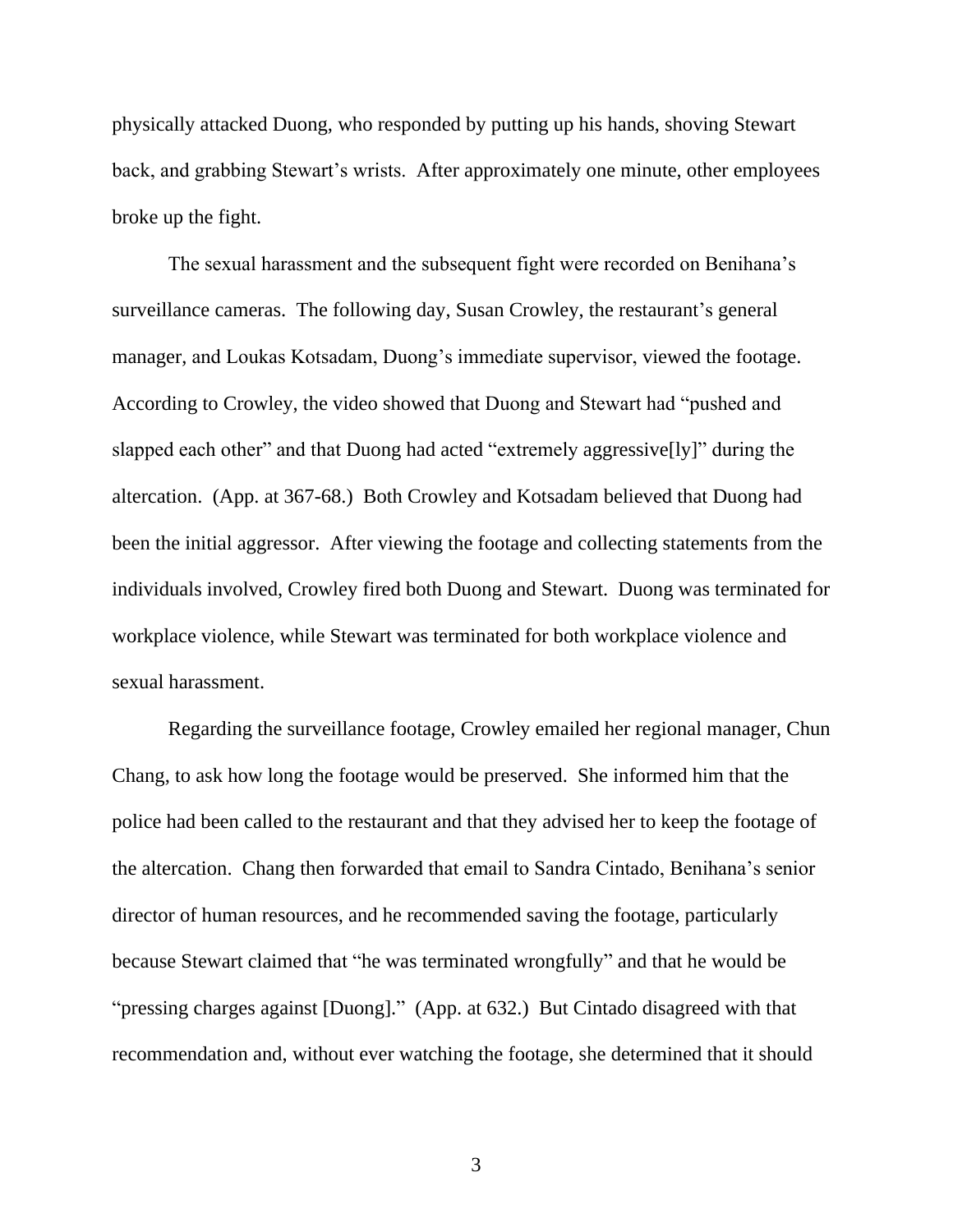not be preserved. The footage was later deleted and overwritten, pursuant to Benihana's general policy of only keeping footage for ninety days.

Duong subsequently sued Benihana for wrongful termination.<sup>2</sup> He claimed that he was fired not for workplace violence but for raising his various complaints with management, and that his firing was in violation of the New Jersey Conscientious Employee Protection Act ("CEPA"), the New Jersey Law Against Discrimination ("LAD"), and the common-law theory of wrongful discharge set out in *Pierce v. Ortho Pharmaceutical Corp.*, 417 A.2d 505 (N.J. 1980).

Following discovery, Duong moved for an adverse inference as a sanction for spoliation with respect to the deleted video footage, and Benihana moved for summary judgment on all counts. The District Court ruled for Benihana on both motions. The Court held that Duong had violated the company's workplace violence policy and that "no reasonable jury could conclude that the true motivation for [his] firing was anything but his physical altercation with Stewart while at work." (App. at 14.) The District Court also declined to impose any sanctions against Benihana for the loss of the video. It concluded that Duong had not shown that Benihana had acted with bad faith or that he had suffered any prejudice, given that his own telling of the altercation, even accepted in full, was sufficient to eliminate any reasonable dispute over the cause for his termination.

Duong moved for reconsideration, contending that the District Court erred in finding that he had violated the workplace violence policy. He argued that the Court had

<sup>2</sup> Duong, a New Jersey citizen, filed his suit in New Jersey state court, and Benihana, a citizen of Florida and Delaware, removed the case to the District Court.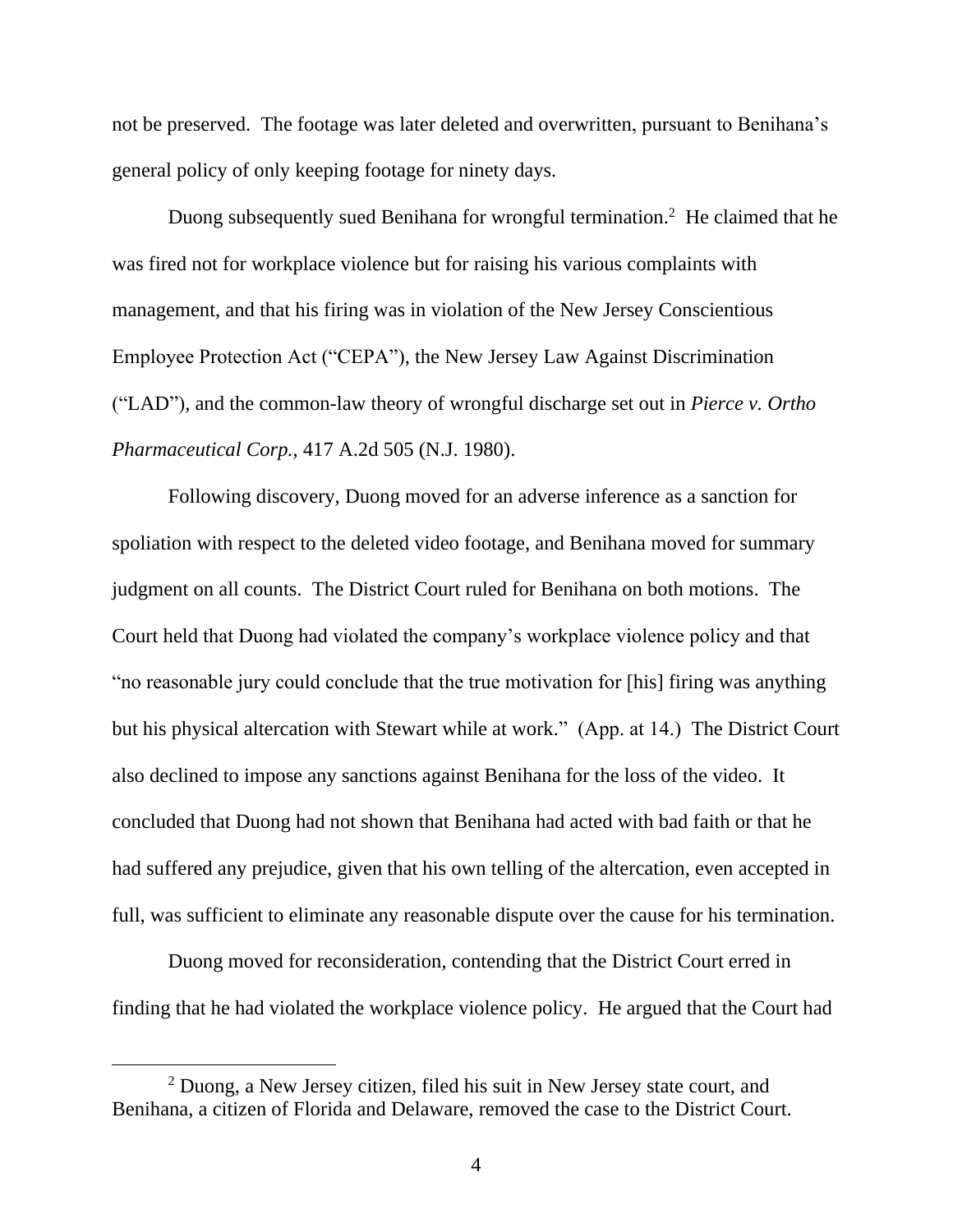ignored evidence that he had acted solely in self-defense and that his acts were permissible under Benihana's workplace violence policy. The Court rejected that argument and denied the motion for reconsideration, holding that it was irrelevant whether or not Duong was the initial aggressor. Duong timely appealed.

# **II. DISCUSSION**<sup>3</sup>

## **A. Duong's Motion for an Adverse Inference**

We review for abuse of discretion the District Court's decision on a motion for a sanction such as an adverse inference due to spoliation of evidence. *In re Consolidation Coal Co.*, 123 F.3d 126, 131 (3d Cir. 1997). Spoliation occurs where (1) the evidence was in the party's control, (2) the evidence is relevant to the claims or defenses in the case, (3) the evidence was actually suppressed or withheld, and (4) the duty to preserve the evidence was reasonably foreseeable to the party. *Bull v. United Parcel Serv., Inc.*, 665 F.3d 68, 73 (3d Cir. 2012). Sanctionable spoliation requires a showing of bad faith. *Id.* at 79 ("[A] finding of bad faith is pivotal to a spoliation determination."); *Brewer v. Quaker State Oil Ref. Corp.*, 72 F.3d 326, 334 (3d Cir. 1995) ("Such [an adverse] presumption or inference arises … only when the spo[li]ation or destruction [of evidence] was intentional, and indicates fraud and a desire to suppress the truth, and it does not arise where the destruction was a matter of routine with no fraudulent intent." (citation omitted, fourth alteration in original)).

<sup>&</sup>lt;sup>3</sup> The District Court had jurisdiction over this diversity case under 28 U.S.C. §§ 1332 and 1441. We exercise jurisdiction pursuant to 28 U.S.C. § 1291.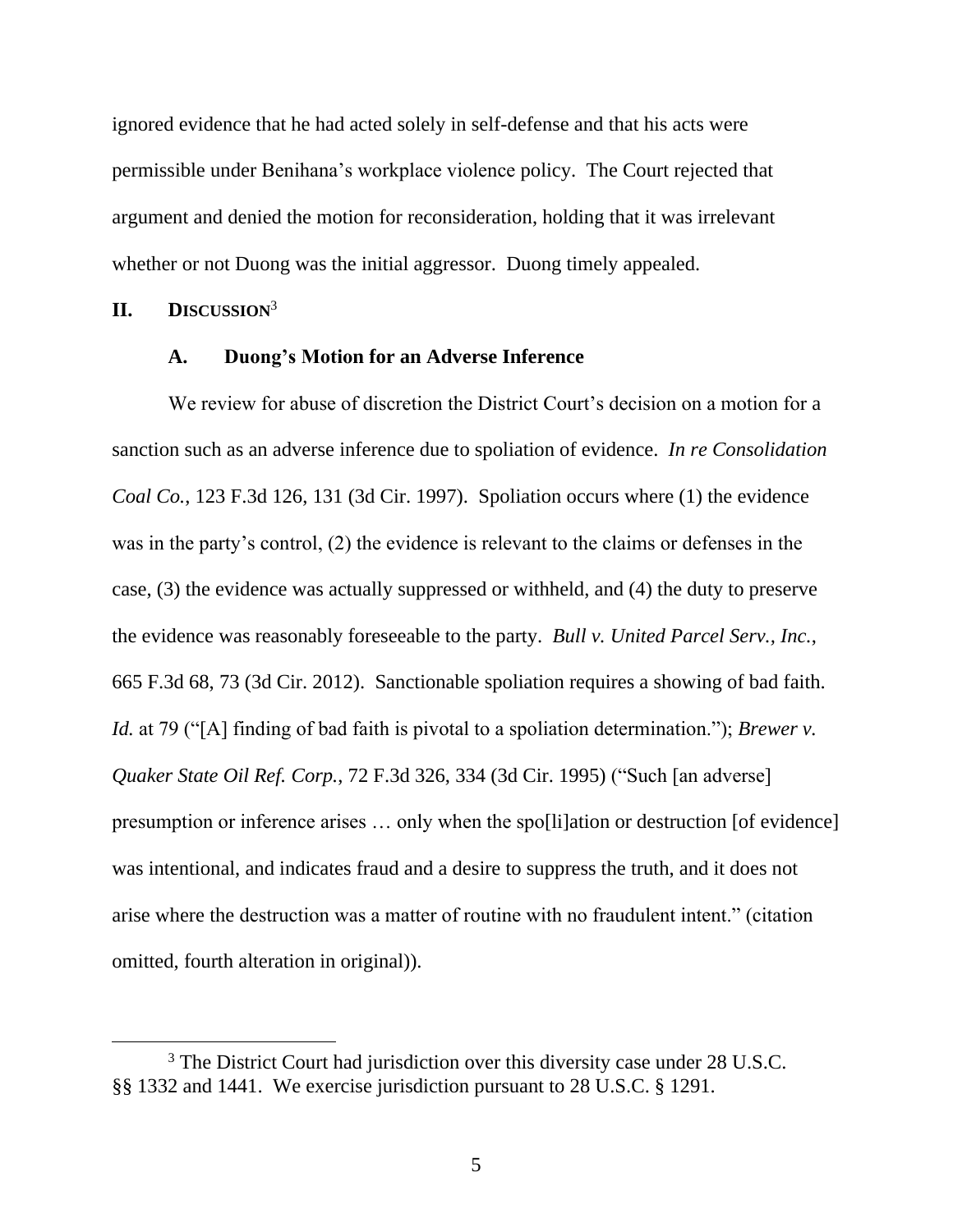There is no dispute that the video footage of the altercation between Stewart and Duong was in Benihana's control, that it was relevant to Duong's claims, and that it was deleted. Furthermore, the need to preserve the video was rendered reasonably foreseeable by both the police's advising Benihana to keep the footage and Stewart's declaring that he would be filing assault charges against Duong and an unfair termination claim against Benihana. Indeed, Crowley and Chang both apparently did foresee the need to preserve the footage, and Chang communicated that need to Cintado.

Nonetheless, the District Court did not abuse its discretion in finding that there was insufficient evidence of bad faith to justify imposing sanctions on Benihana. After all, Crowley – the individual who terminated Duong after watching the footage and thus would have had the most knowledge about whether the footage would help or hurt Benihana in subsequent litigation – had suggested preserving the footage, even though her recommendation was disregarded as it was passed up the chain of command to individuals with no personal knowledge of the video's contents. It thus does not appear that there was any fraudulent intent to hide inculpatory evidence. Furthermore, we agree with the District Court that Duong did not suffer additional prejudice from the loss of the video. *Schmid v. Milwaukee Elec. Tool Corp.*, 13 F.3d 76, 79 (3d Cir. 1994) (listing "the degree of prejudice suffered by the opposing party" as a necessary consideration before imposing sanctions). As noted by the District Court, even accepting Duong's own account of the altercation, Benihana was entitled to summary judgment. There was no abuse of discretion in denying Duong's motion for an adverse inference.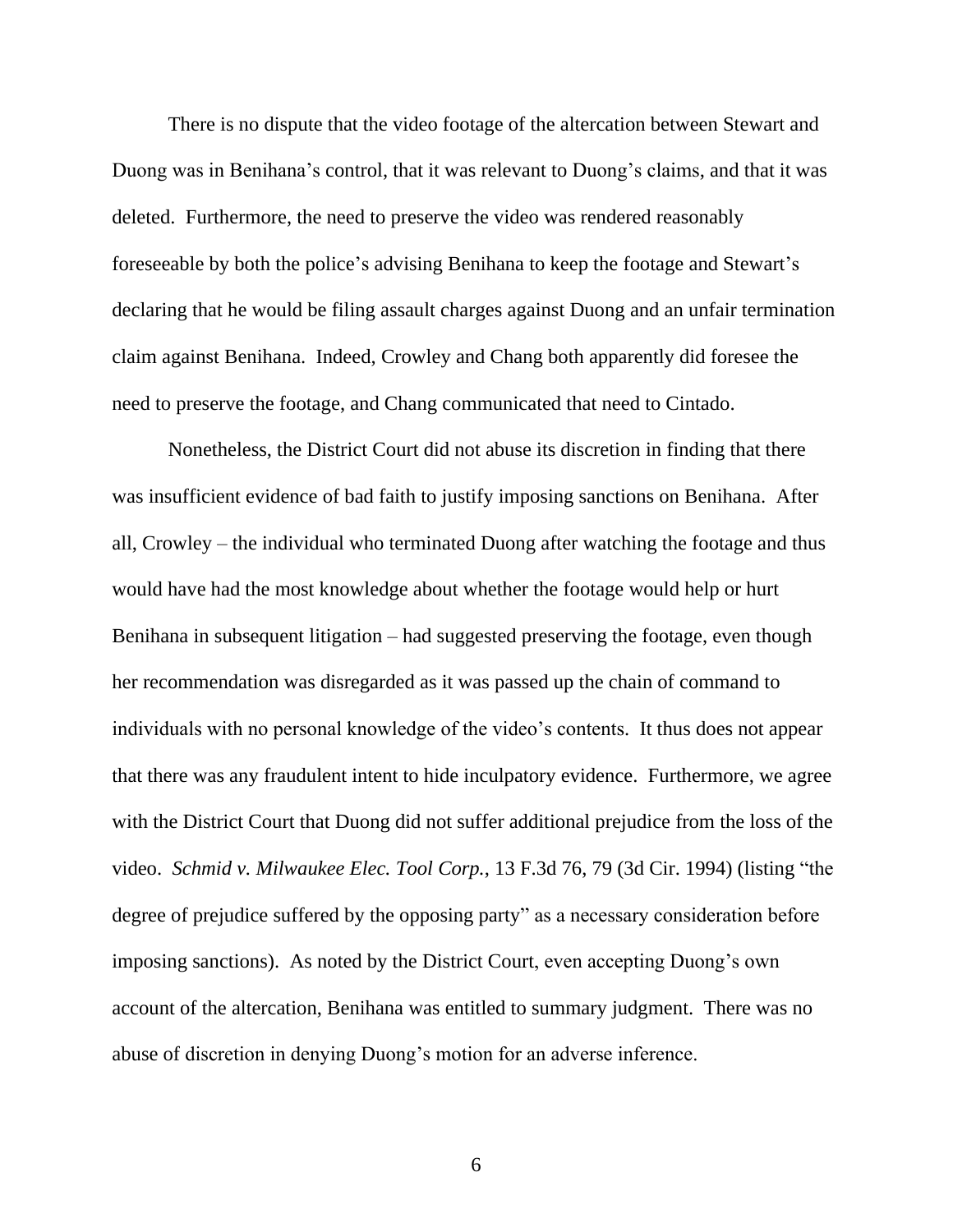#### **B. Benihana's Motion for Summary Judgment**<sup>4</sup>

Duong sued Benihana for retaliatory termination under the CEPA, the LAD, and *Pierce*. The analysis for each of those claims is very similar. Each claim requires a causal connection between an employee's protected activity and an employer's adverse employment action.<sup>5</sup> Benihana does not dispute that Duong's complaints about workplace conditions constituted protected activity or that the firing of Duong was an adverse employment action. As in many cases such as this, the key issue here is whether

<sup>4</sup> We review de novo the District Court's grant of summary judgment. *Hubbard v. Taylor*, 399 F.3d 150, 157 n.12 (3d Cir. 2005). Summary judgment must be granted "if the movant shows that there is no genuine dispute as to any material fact and the movant is entitled to judgment as a matter of law." Fed. R. Civ. P. 56(a). At this stage, we view all conflicting evidence and draw all reasonable inferences in favor of the nonmoving party, and we do not make credibility determinations. *Simpson v. Kay Jewelers*, 142 F.3d 639, 643 n.3 (3d Cir. 1998).

<sup>5</sup> To prevail on a CEPA retaliation claim, a plaintiff must prove that "(1) he or she reasonably believed that his or her employer's conduct was violating either a law, rule, or regulation promulgated pursuant to law, or a clear mandate of public policy; (2) he or she performed a 'whistle-blowing' activity … ; (3) an adverse employment action was taken against him or her; and (4) a causal connection exists between the whistle-blowing activity and the adverse employment action." *Dzwonar v. McDevitt*, 828 A.2d 893, 900 (N.J. 2003). The elements of a *Pierce* claim track those of a CEPA claim. *See Feldman v. Hunterdon Radiological Assocs.*, 901 A.2d 322, 328 (N.J. 2006) ("CEPA represents a codification of the common law rule announced in *Pierce*[.]" (citation omitted)). To prevail on a LAD retaliation claim, a plaintiff must prove that "1) he was engaged in a protected activity known to the defendant; 2) he was thereafter subjected to an adverse employment decision by the defendant; and 3) there was a causal link between the two." *Romano v. Brown & Williamson Tobacco Corp.*, 665 A.2d 1139, 1142 (N.J. Super. Ct. App. Div. 1995).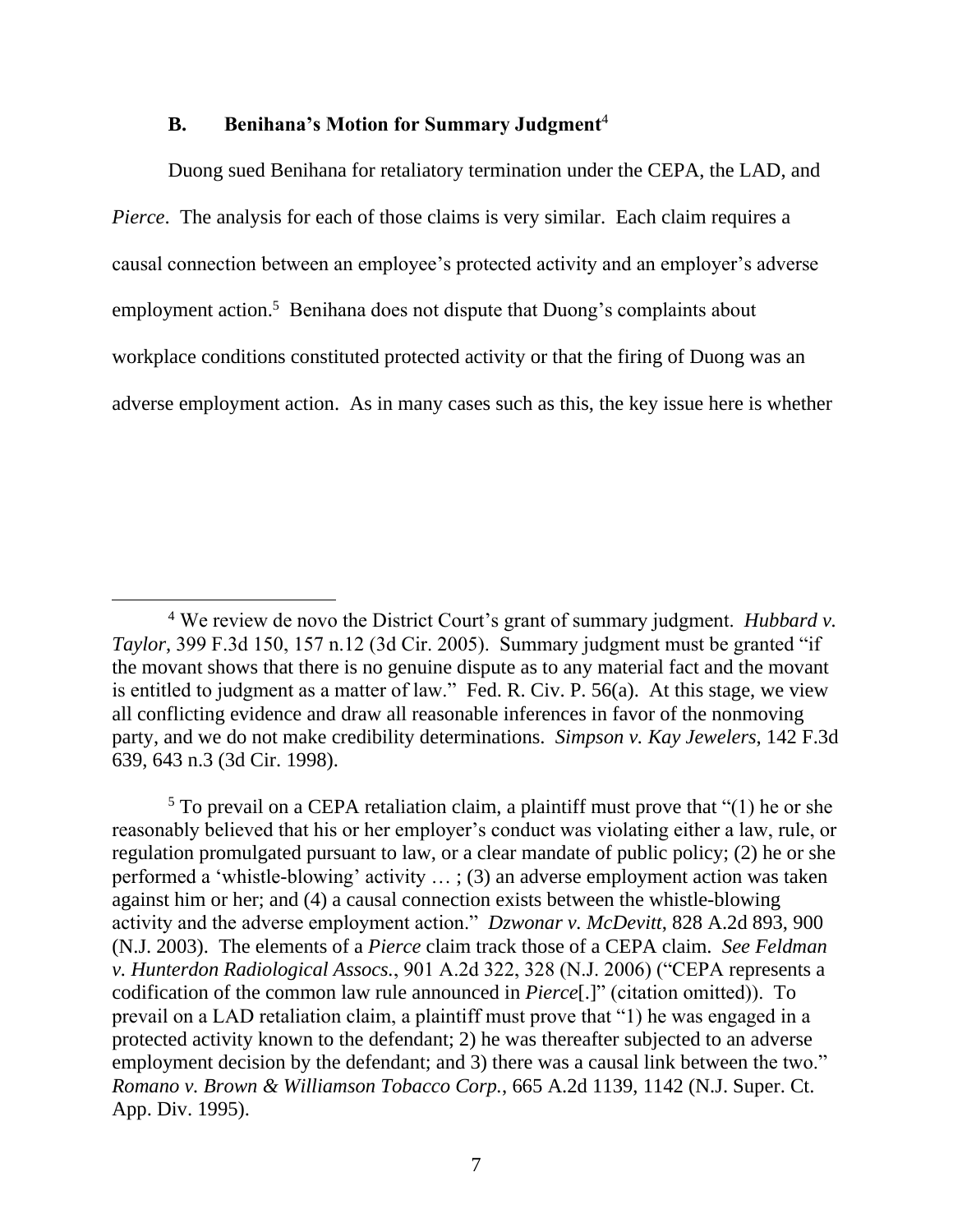a causal connection exists between the protected activity and the firing. *Donofry v. Autotote Sys., Inc.*, 795 A.2d 260, 269 (N.J. Super. Ct. App. Div. 2001).

Causation can be proved through direct evidence or circumstantial evidence. *Romano v. Brown & Williamson Tobacco Corp.*, 665 A.2d 1139, 1143 (N.J. Super. Ct. App. Div. 1995). When the evidence is circumstantial, as it is here, New Jersey courts apply the burden-shifting framework from *McDonnell Douglas Corp. v. Green*, 411 U.S. 792 (1973). *Blackburn v. United Parcel Serv., Inc.*, 179 F.3d 81, 92 (3d Cir. 1999); *see also Kolb v. Burns*, 727 A.2d 525, 531 (N.J. Super. Ct. App. Div. 1999) (noting that claims under CEPA, LAD, and Title VII of the federal Civil Rights Act of 1964 share a "[c]onsistent … burden-shifting framework").

Under that framework, the plaintiff first bears the burden of making out a prima facie case of retaliatory termination. *Blackburn*, 179 F.3d at 92. If he does, the employer must then articulate a legitimate, nonretaliatory reason for terminating him. *Id.* The employer's burden at this stage is "relatively light"; it need not prove that the articulated reason actually motivated the termination, because the ultimate burden of proof still lies with the plaintiff. *Fuentes v. Perskie*, 32 F.3d 759, 763 (3d Cir. 1994). Finally, if the employer articulates a legitimate reason, the plaintiff must show that the proffered reason was a pretext or that retaliation was more likely than not a determinative factor in the employer's decision. *Donofry*, 795 A.2d at 270-71. At summary judgment, a plaintiff seeking to show that the proffered reason was a pretext must "demonstrate such weaknesses, implausibilities, inconsistencies, incoherencies, or contradictions in the employer's proffered legitimate reasons for its action that a reasonable factfinder could

8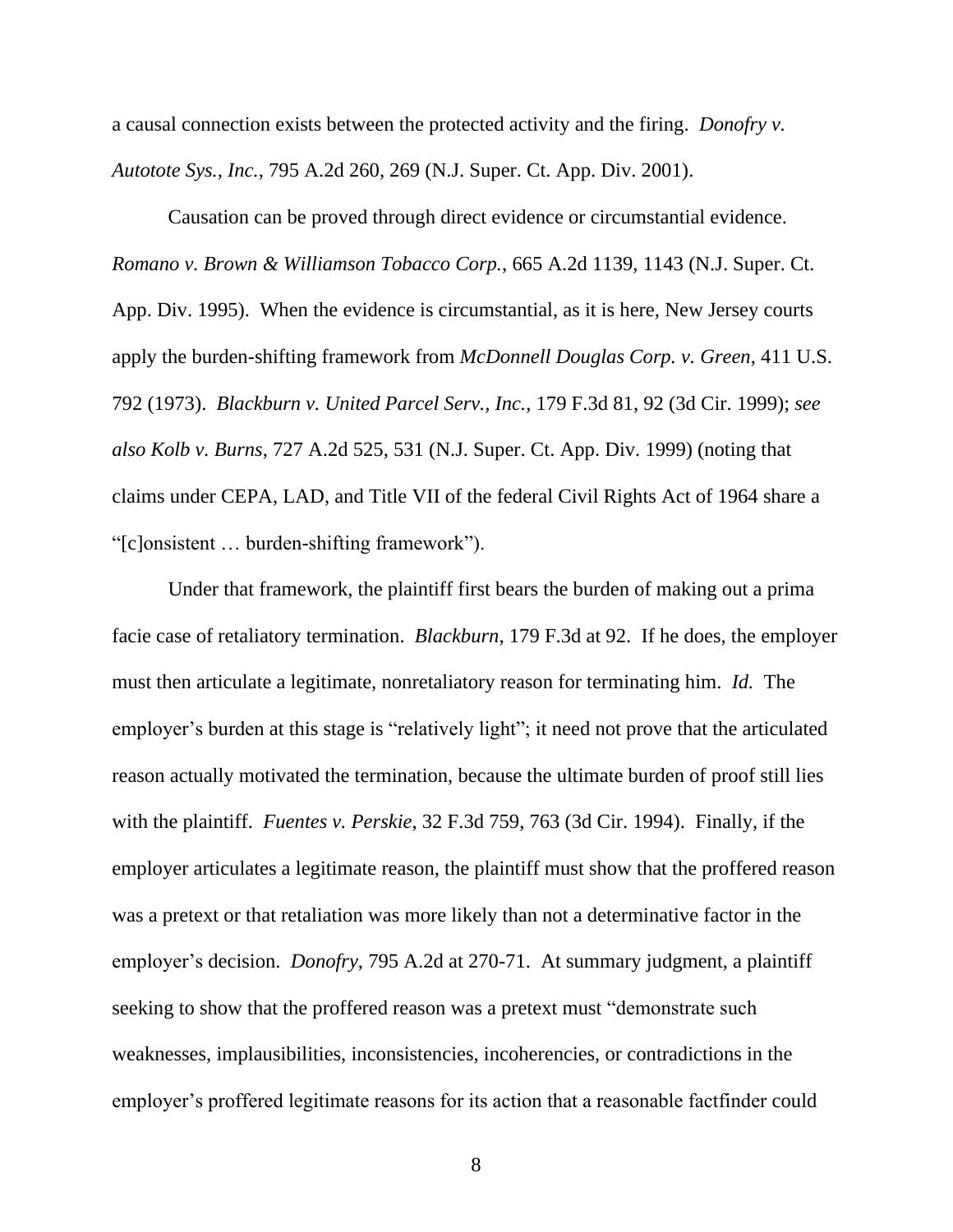rationally find them 'unworthy of credence[.]'" *Fuentes*, 32 F.3d at 765 (citation and emphasis omitted).

We will assume that Duong has made out a prima facie case of retaliatory termination.<sup>6</sup> Benihana responds by asserting that it discharged Duong not for making complaints but instead for violating the restaurant's workplace violence policy. Duong contests the legitimacy of that proffered reason, arguing that he did not actually violate the policy.

Benihana's Employee Handbook states that "[d]isorderly conduct, including but not limited to fighting or other violence and/or threatening behavior[,]" may result in "disciplinary action up to and including immediate termination of employment." (App. at 677-78.) Similarly, the Employee Handbook "prohibits any employee from threatening violence or committing any act of violence in the workplace[.]" (App. at 667.) Duong's notice of discharge stated that the reason for his termination was that he "got into a verbal and physical altercation" and that his behavior was "a direct violation of [Benihana's] company policy on workplace violence." (App. at 730, 735.) Indeed, Duong acknowledges that, at the very least, he verbally confronted Stewart, shoved him, and grabbed his wrists. Based on that potentially "violent and/or threatening behavior," the

 $6$  With respect to causation – the only contested element of Duong's claims – the temporal proximity between Duong's complaints about uncleanliness and harassment in the workplace and his termination is likely enough to carry his burden of establishing a prima facie case. *See Budhun v. Reading Hosp. & Med. Ctr.*, 765 F.3d 245, 258 (3d Cir. 2014) (explaining that causation may be shown though "an unusually suggestive temporal proximity between the protected activity and the allegedly retaliatory action"). According to Duong, his series of complaints began around January 2018 and continued at least through April 2018, just days before he was terminated.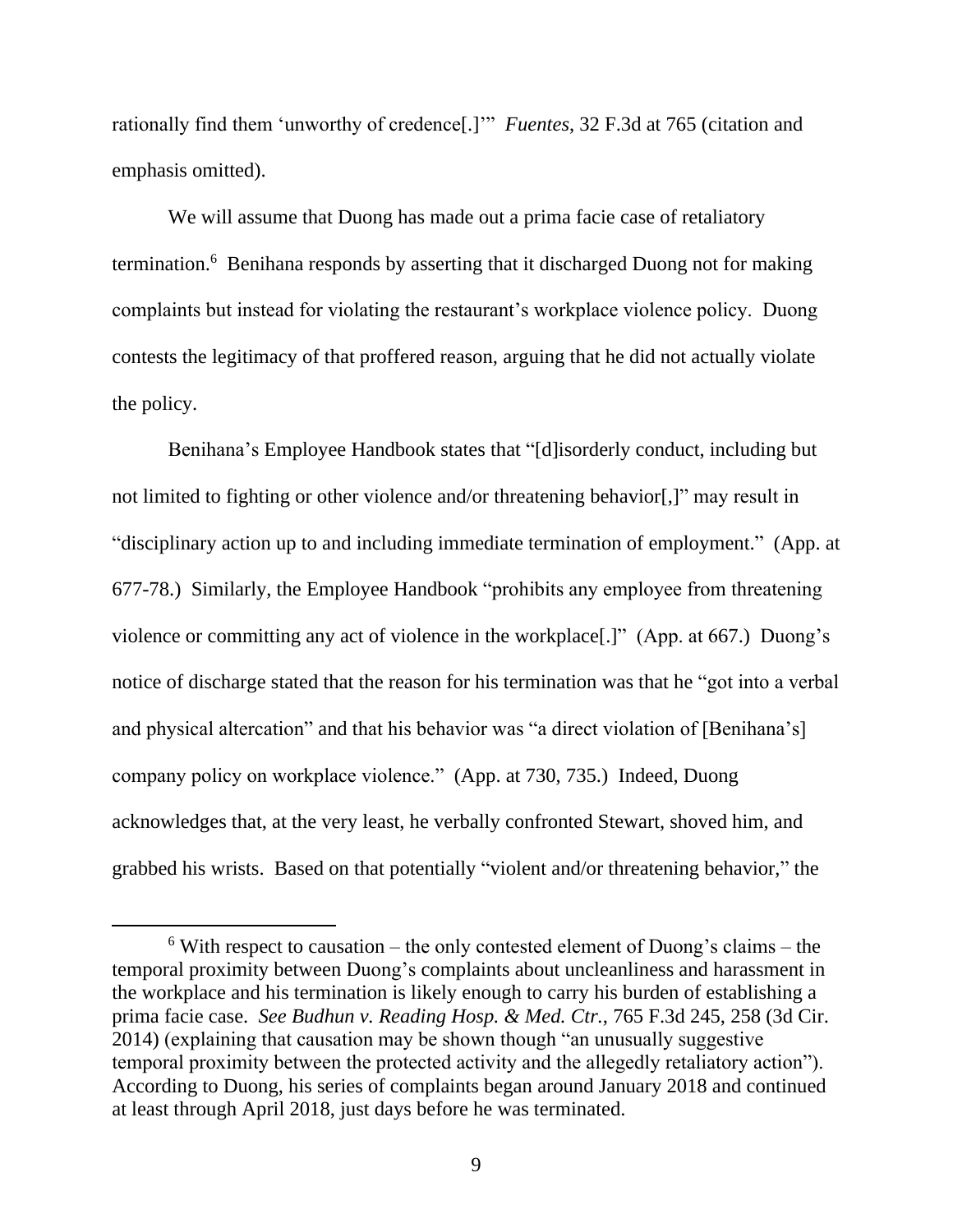workplace violence policy gave Benihana a legitimate, nonretaliatory reason to terminate Duong. (App. at 678.)

Duong nonetheless argues that his conduct during the altercation should not or could not have resulted in termination, based on what he describes as an unwritten company policy that acts of self-defense are not punishable. In support, he cites the deposition testimony of Cintado, who, as a reminder, was Benihana's senior director of human resources at the time. Cintado acknowledged that Benihana would not discipline an individual who was involved in a fight if the individual only put up his hands to block a punch, because in that case the individual "didn't do anything." (App. at 215.) Similarly, she noted that there would be no punishment if the individual "mistakenly" hit his aggressor, because in that case the act "wasn't intentional." (App. at 215.) But both of the situations addressed by Cintado do not match the facts of this case. Duong did not merely put up his arms in an attempt to parry Stewart's blows. Rather, he concedes that he intentionally shoved and grabbed Stewart. Furthermore, Cintado testified that, with the exception of the simple "block the punch" scenario, both participants in an altercation "have committed the same violation in terms of seriousness[,]" regardless of who started the fight. (App. at 214.) That testimony further supports the conclusion that Benihana's articulated reason for terminating Duong was legitimate.<sup>7</sup>

<sup>&</sup>lt;sup>7</sup> Duong argues that, regardless of Benihana's corporate policies, Benihana could not legally have fired Duong for "us[ing] physical defensive force in response to sexual harassment" because that is in itself protected activity. (Opening Br. at 34 (citing *Speed v. WES Health Syst*., 93 F. Supp. 3d 351, 360-63 (E.D. Pa. 2015).) Even if that were true, we are not faced with that situation here. Duong was not protecting himself or anyone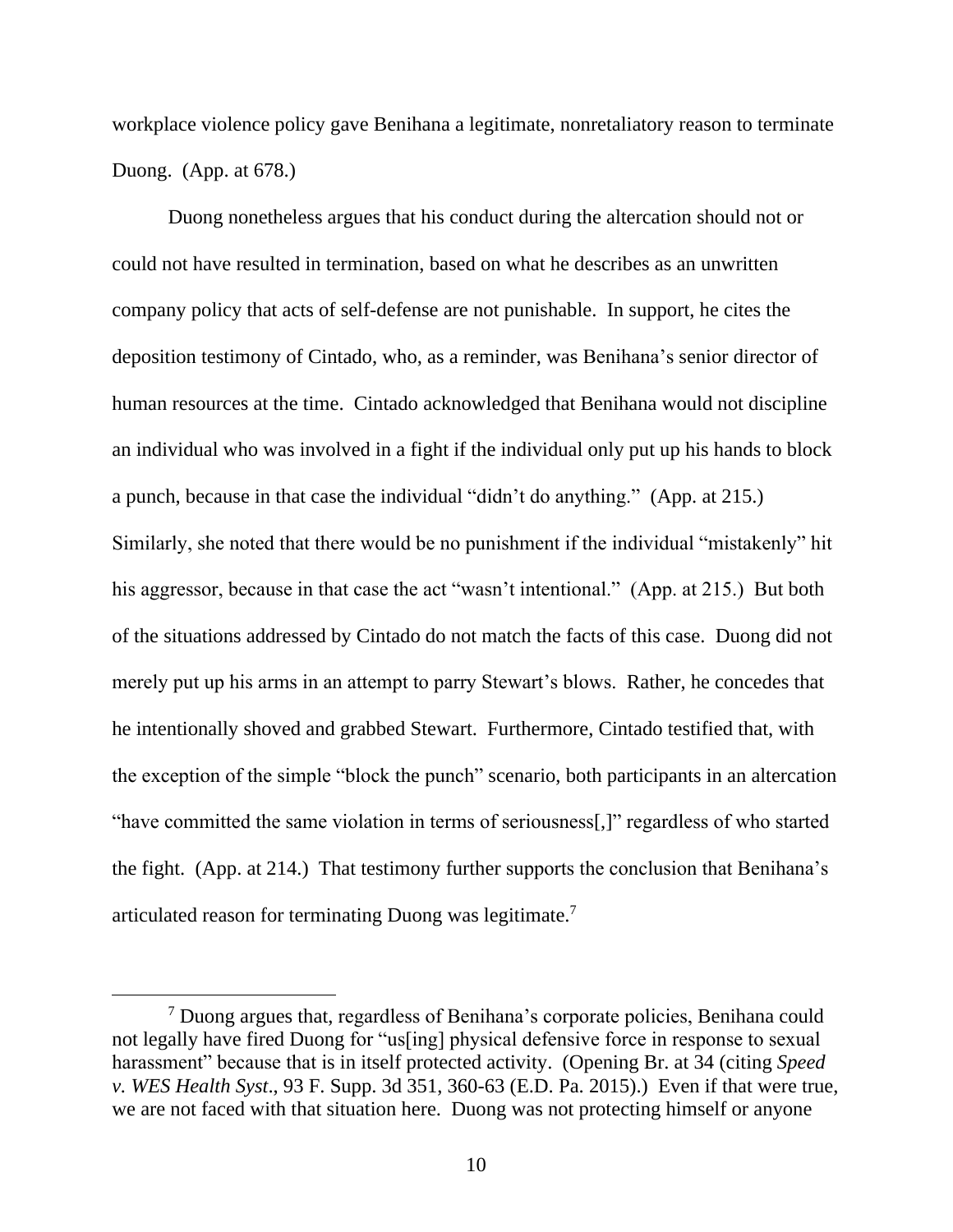As a result, the burden then falls on Duong to present "sufficient evidence for a reasonable jury to find that [Benihana's] proffered reason for the discharge was pretextual and that retaliation for the whistleblowing was the real reason for the discharge." *Blackburn*, 179 F.3d at 92-93. Duong's arguments on this front fall into three categories: inconsistent enforcement, animus, and spoilation.

First, he argues that Benihana's workplace violence policy is inconsistently enforced, which might indicate that it was selectively enforced in his case just to get rid of him. Inconsistent enforcement can indeed be evidence of pretext. *Id.* at 95. In this case, however, Duong has not presented sufficient evidence that he was a victim of selective enforcement. He first points to testimony from Benihana's regional manager, Chun Chang, that a "lightly verbal" confrontation may be a violation of the policy but may not result in termination. (App. at 145.) But the fight between Duong and Stewart was not, by any stretch, "lightly verbal." It started out verbal and got physical, and Chang's testimony does not suggest that there has been inconsistent enforcement of the policy against individuals involved in physical altercations. The only evidence of possibly inconsistent enforcement comes from the testimony of Escobar, who said that, during her eight years at Benihana, she had seen multiple employees get into fights without being terminated. But Escobar did not provide details about when the fights occurred, who was involved, or whether Benihana's management was informed of and

else from sexual harassment, as Duong confronted Stewart after Stewart had already sexually harassed Escobar that evening.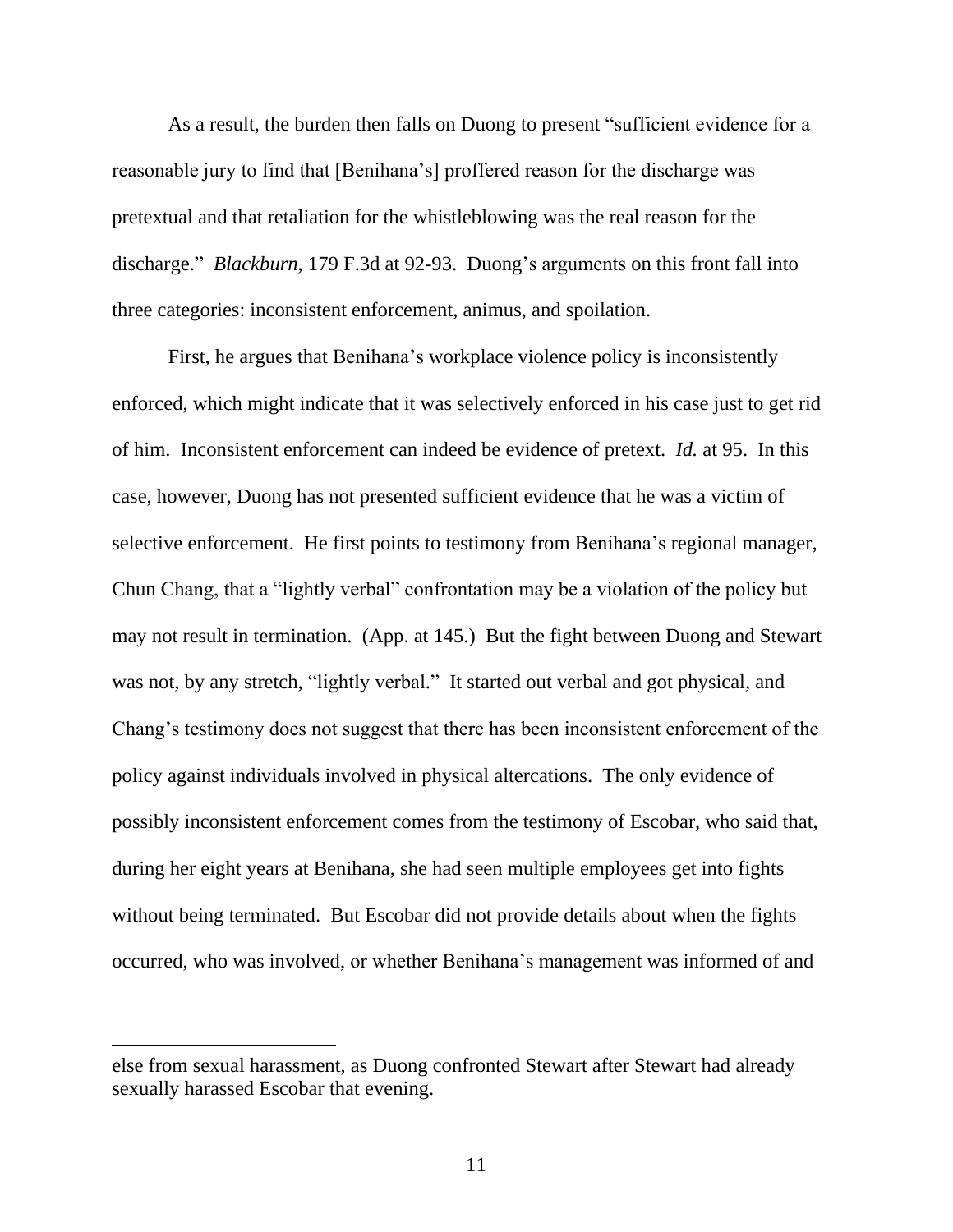investigated the fights. There is simply not enough evidence to lead a reasonable jury to find that Benihana acted inconsistently and fired Duong pretextually.<sup>8</sup>

Second, Duong suggests Benihana harbored animus against him. One way to establish a causal connection between an employee's whistleblowing activity and his termination is to show "a pattern of antagonism coupled with timing[.]" *Budhun v. Reading Hosp. & Med. Ctr.*, 765 F.3d 245, 258 (3d Cir. 2014) (citation omitted). But Duong does not point to any evidence that shows "a pattern of antagonism." He takes issue with Crowley retrospectively summarizing the lost video footage as showing that Duong was "extremely aggressive." (App. at 368.) But one description of an isolated incident does not reflect a pattern of mischaracterizing Duong's conduct or otherwise antagonizing him.<sup>9</sup> Duong also asserts animus on the part of Kotsadam, who suggested to Crowley that she should terminate Duong but not necessarily Stewart, based on his belief that it was Duong, not Stewart, who started the fight. That single comment does not represent a pattern of antagonism that would support a finding that Benihana sought a

<sup>&</sup>lt;sup>8</sup> Likewise, Escobar's testimony that managers failed to investigate her reports about Stewart's sexual harassment, in violation of a corporate sexual harassment policy, is not sufficiently indicative of a retaliatory motive, particularly where it is not evident who the managers were or whether they in fact conducted the required investigation. Furthermore, Benihana's supposedly inconsistent enforcement of one policy – the sexual harassment policy – is not sufficient evidence, even if true, that it used a different policy – the workplace violence policy – as a pretext for terminating Duong.

<sup>&</sup>lt;sup>9</sup> To the extent that Duong argues that Crowley was lying about what she saw in the video (and thus her stated reason for terminating him should also not be believed), her characterization of Duong's behavior is not an inconsistent way to describe someone who, by his own admission, verbally confronted, shoved, grabbed, and restrained an angry individual – even if he was acting in self-defense.